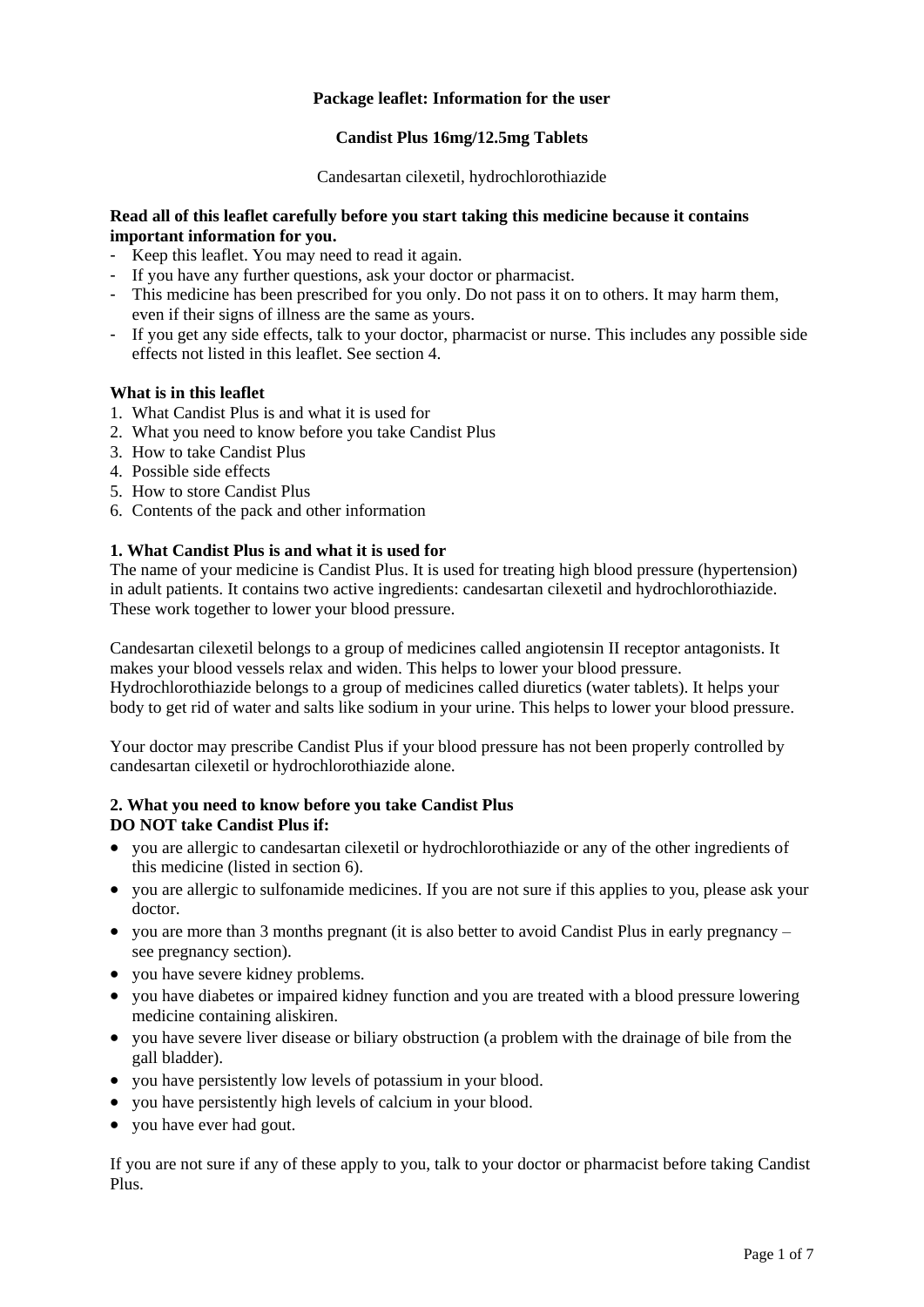## **Warnings and precautions**

Talk to your doctor or pharmacist before taking Candist Plus if:

- vou have diabetes.
- you have heart, liver or kidney problems.
- you have recently had a kidney transplant.
- you are vomiting, have recently had severe vomiting, or have diarrhoea.
- you have a disease of the adrenal gland called Conn's syndrome (also called primary hyperaldosteronism).
- you have ever had a disease called systemic lupus erythematosus (SLE)
- you have low blood pressure
- you have ever had a stroke.
- vou have ever had allergy or asthma.
- you must tell your doctor if you think you are (or might become) pregnant. Candist Plus is not recommended in early pregnancy, and must not be taken if you are more than 3 months pregnant, as it may cause serious harm to your baby if used at that stage (see pregnancy section).
- you are taking any of the following medicines used to treat high blood pressure:
	- an ACE-inhibitor (for example enalapril, lisinopril, ramipril, etc.), in particular if you have diabetes-related kidney problems.
	- aliskiren
- you have had skin cancer or if you develop an unexpected skin lesion during the treatment. Treatment with hydrochlorothiazide, particularly long-term use with high doses, may increase the risk of some types of skin and lip cancer (non-melanoma skin cancer). Protect your skin from sun exposure and UV rays while taking Candist Plus.
- you experience a decrease in vision or eye pain. These could be symptoms of fluid accumulation in the vascular layer of the eye (choroidal effusion) or an increase of pressure in your eye and can happen within hours to weeks of taking Candist Plus. This can lead to permanent vision loss, if not treated. If you earlier have had a penicillin or sulfonamide allergy, you can be at higher risk of developing this.
- you experienced breathing or lung problems (including inflammation or fluid in the lungs) following hydrochlorothiazide intake in the past. If you develop any severe shortness of breath or difficulty breathing after taking Candist Plus, seek medical attention immediately.

Your doctor may check your kidney function, blood pressure, and the amount of electrolytes (e.g. potassium) in your blood at regular intervals.

See also information under the heading "DO NOT take Candist Plus".

Your doctor may want to see you more often and do some tests if you have any of these conditions.

If you are going to have an operation, tell your doctor or dentist that you are taking Candist Plus. This is because Candist Plus, when combined with some anaesthetics, may cause an excessive drop in blood pressure.

Candist Plus may cause increased sensitivity of the skin to sun.

#### **Children and adolescents**

There is no experience with the use of candesartan/HCTZ in children (below the age of 18 years). Therefore Candist Plus should not be given to children.

# **Other medicines and Candist Plus**

Tell your doctor or pharmacist if you are taking, have recently taken or might take any other medicines. Candist Plus can affect the way some other medicines work and some medicines can have an effect on Candist Plus. If you are using certain medicines, your doctor may need to do blood tests from time to time.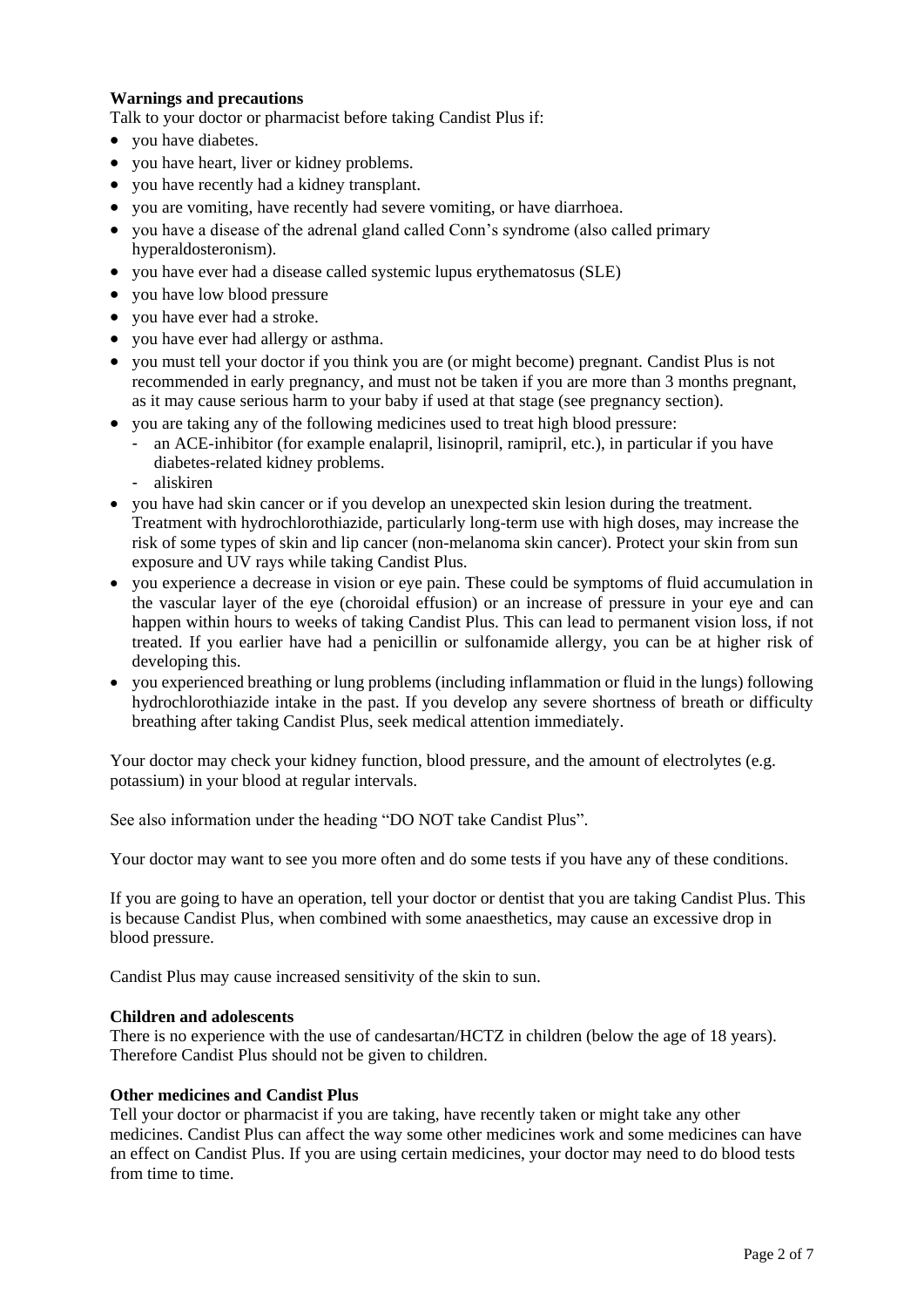In particular, tell your doctor if you are using any of the following medicines as your doctor may need to change your dose and/or take other precautions:

- Other medicines to help lower your blood pressure, including beta-blockers, aliskiren-containing medicines, diazoxide and Angiotensin Converting Enzyme (ACE) inhibitors such as enalapril, captopril, lisinopril or ramipril (see also information under the headings "DO NOT take Candist Plus" and "Warnings and precautions").
- Non-steroidal anti-inflammatory drugs (NSAIDs) such as ibuprofen, naproxen, diclofenac, celecoxib or etoricoxib (medicines to relieve pain and inflammation).
- Acetylsalicylic acid (if you are taking more than 3 g each day) (medicine to relieve pain and inflammation).
- Potassium supplements or salt substitutes containing potassium (medicines that increase the amount of potassium in your blood).
- Calcium or Vitamin D supplements.
- Medicines to lower your cholesterol, such as colestipol or cholestyramine.
- Medicines for diabetes (tablets or insulin).
- Medicines to control your heart beat (antiarrhythmic agents) such as digoxin and beta-blockers.
- Medicines that can be affected by potassium blood levels such as some antipsychotic medicines.
- Heparin (a medicine for thinning the blood).
- Water tablets (diuretics).
- Laxatives.
- Penicillin or co-trimoxazole also known as trimethoprim/sulfamethoxazole (antibiotic medicines).
- Amphotericin (for the treatment of fungal infections).
- Lithium (a medicine for mental health problems).
- Steroids such as prednisolone.
- Pituitary hormone (ACTH).
- Medicines to treat cancer.
- Amantadine (for the treatment of Parkinson's disease or for serious infections caused by viruses).
- Barbiturates (a type of sedative also used to treat epilepsy).
- Carbenoxolone (for treatment of oesophageal disease, or oral ulcers).
- Anticholinergic agents such as atropine and biperiden.
- Cyclosporine, a medicine used for organ transplant to avoid organ rejection.
- Other medicines that may lead to enhancement of the antihypertensive effect such as baclofen (a medicine for relief of spasticity), amifostine (used in cancer treatment) and some antipsychotic medicines.

#### **Candist Plus with food, drink and alcohol**

- You can take Candist Plus with or without food.
- When you are prescribed Candist Plus, discuss with your doctor before drinking alcohol. Alcohol may make you feel faint or dizzy.

#### **Pregnancy and breast-feeding**

If you are pregnant or breast-feeding, think you may be pregnant or are planning to have a baby, ask your doctor or pharmacist for advice before taking this medicine.

#### Pregnancy

You must tell your doctor if you think you are (or might become) pregnant. Your doctor will normally advise you to stop taking Candist Plus before you become pregnant or as soon as you know you are pregnant and will advise you to take another medicine instead of Candist Plus. Candist Plus is not recommended during early pregnancy, and must not be taken when more than 3 months pregnant, as it may cause serious harm to your baby if used after the third month of pregnancy.

#### Breast-feeding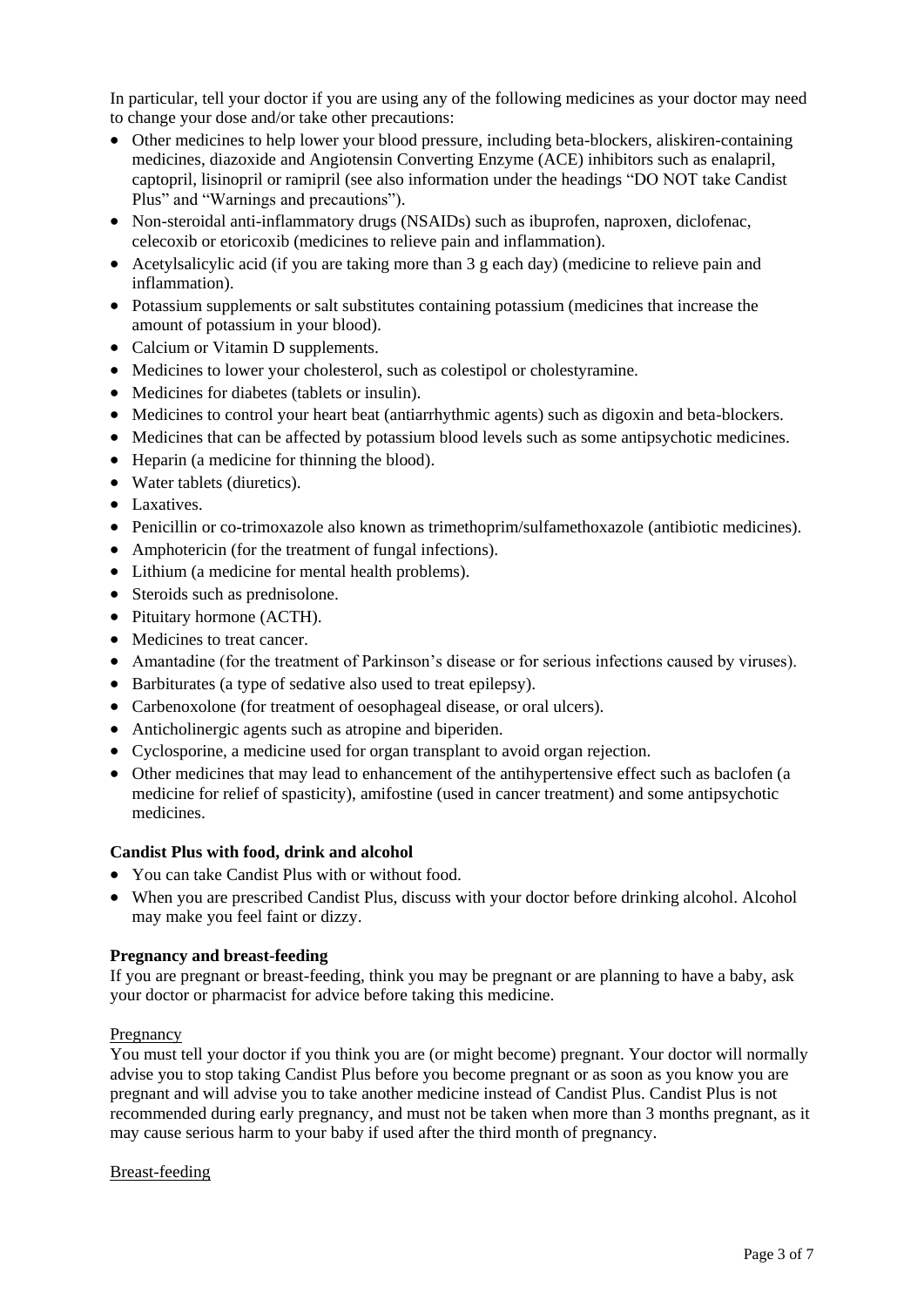Tell your doctor if you are breast-feeding or about to start breast-feeding. Candist Plus is not recommended for mothers who are breast-feeding, and your doctor may choose another treatment for you if you wish to breast-feed, especially if your baby is newborn, or was born prematurely.

## **Driving and using machines**

Some people may feel tired or dizzy when taking Candist Plus. If this happens to you, do not drive or use any tools or machines.

## **Candist Plus contains lactose and sodium**

If you have been told by doctor that you have an intolerance to some sugars, contact your doctor before taking this medicinal product.

This medicine contains less than 1 mmol sodium (23 mg) per tablet, that is to say essentially 'sodiumfree'.

#### **3. How to take Candist Plus**

Always take this medicine exactly as your doctor has told you. Check with your doctor or pharmacist if you are not sure.

It is important to keep taking Candist Plus every day.

The recommended dose of Candist Plus is one tablet once a day. Swallow the tablet with a drink of water.

Try to take the tablet at the same time each day. This will help you to remember to take it.

#### **If you take more Candist Plus than you should**

If you take more Candist Plus than prescribed by your doctor, contact a doctor or pharmacist immediately for advice.

#### **If you forget to take Candist Plus**

Do not take a double dose to make up for a forgotten tablet. Just take the next dose as normal.

#### **If you stop taking Candist Plus**

If you stop taking Candist Plus, your blood pressure may increase again. Therefore do not stop taking Candist Plus without first talking to your doctor.

If you have any further questions on the use of this medicine, ask your doctor or pharmacist.

#### **4. Possible side effects**

Like all medicines, this medicine can cause side effects, although not everybody gets them. It is important that you are aware of what these side effects may be. Some of the side effects of Candist Plus are caused by candesartan cilexetil and some are caused by hydrochlorothiazide.

## **Stop taking Candist Plus and seek medical help immediately if you have any of the following allergic reactions:**

- difficulties in breathing, with or without swelling of the face, lips, tongue and/or throat.
- swelling of the face, lips, tongue and/or throat, which may cause difficulties in swallowing.
- severe itching of the skin (with raised lumps).

Candist Plus may cause a reduction in number of white blood cells. Your resistance to infection may be decreased and you may notice tiredness, an infection or a fever. If this happens contact your doctor. Your doctor may occasionally do blood tests to check whether Candist Plus has had any effect on your blood (agranulocytosis).

# **Stop taking Candist Plus and seek medical help immediately if you notice the following side effect:**

**Very rare** (may affect up to 1 in 10,000 people):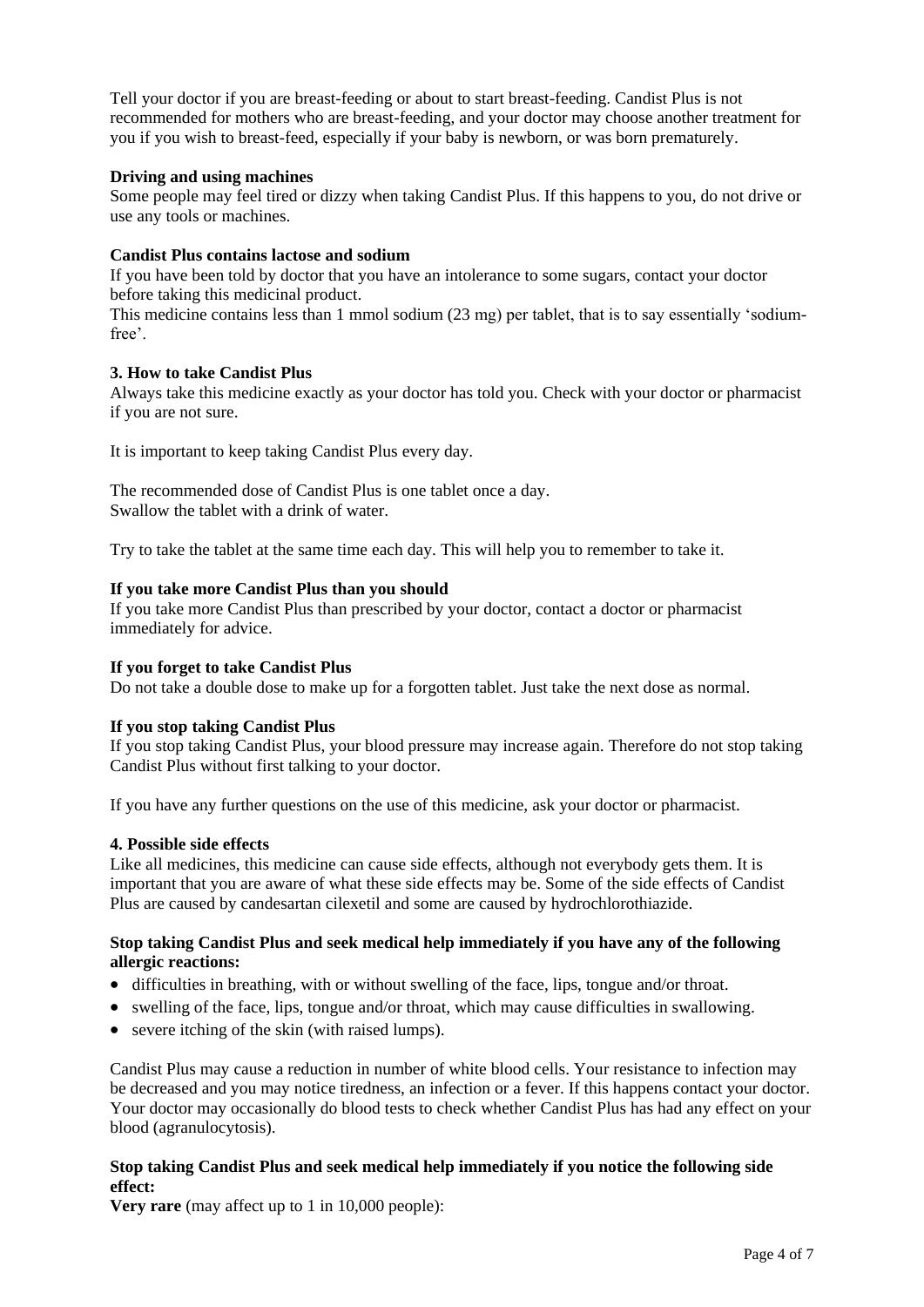• acute respiratory distress (signs include severe shortness of breath, fever, weakness, and confusion)

# Other possible side effects include:

# **Common (may affect up to 1 in 10 people)**

- Changes in blood test results:
	- A reduced amount of sodium in your blood. If this is severe then you may notice weakness, lack of energy, or muscle cramps.
	- An increased or reduced amount of potassium in your blood, especially if you already have kidney problems or heart failure. If this is severe, you may notice tiredness, weakness, irregular heartbeat or pins and needles.
	- An increased amount of cholesterol, sugar or uric acid in your blood.
- Sugar in your urine.
- Feeling dizzy/spinning sensation or weak.
- Headache.
- Respiratory infection.

#### **Uncommon (may affect up to 1 in 100 people)**

- Low blood pressure. This may make you feel faint or dizzy.
- Loss of appetite, diarrhoea, constipation, stomach irritation.
- Skin rash, lumpy rash (hives), rash caused by sensitivity to sunlight.

#### **Rare (may affect up to 1 in 1,000 people)**

- Jaundice (yellowing of the skin or the whites of your eyes). If this happens to you, contact your doctor immediately.
- Effects on how your kidneys work, especially if you have kidney problems or heart failure.
- Difficulty in sleeping, depression, being restless.
- Tingling or prickling in your arms or legs.
- Blurred vision for a short time.
- Abnormal heart beat.
- Breathing difficulties (including lung inflammation and fluid in the lungs).
- High temperature (fever).
- Inflammation of the pancreas. This causes moderate to severe pain in the stomach.
- Muscle cramps.
- Damage to blood vessels causing red or purple dots in the skin.
- A reduction in your red or white blood cells or platelets. You may notice tiredness, an infection, fever or easy bruising.
- A severe rash, that develops quickly, with blistering or peeling of the skin and possibly blistering in the mouth.

#### **Very rare (may affect up to 1 in 10,000 people)**

- Swelling of the face, lips, tongue and/or throat.
- Itching.
- Back pain, pain in joints and muscles.
- Changes in how your liver is working, including inflammation of the liver (hepatitis). You may notice tiredness, yellowing of your skin and the whites of your eyes and flu like symptoms.
- Cough
- Nausea.

#### **Not known (frequency cannot be estimated from the available data)**

- Sudden short-sightedness
- Decrease in vision or pain in your eyes due to high pressure (possible signs of fluid accumulation in the vascular layer of the eye (choroidal effusion) or acute angle-closure glaucoma)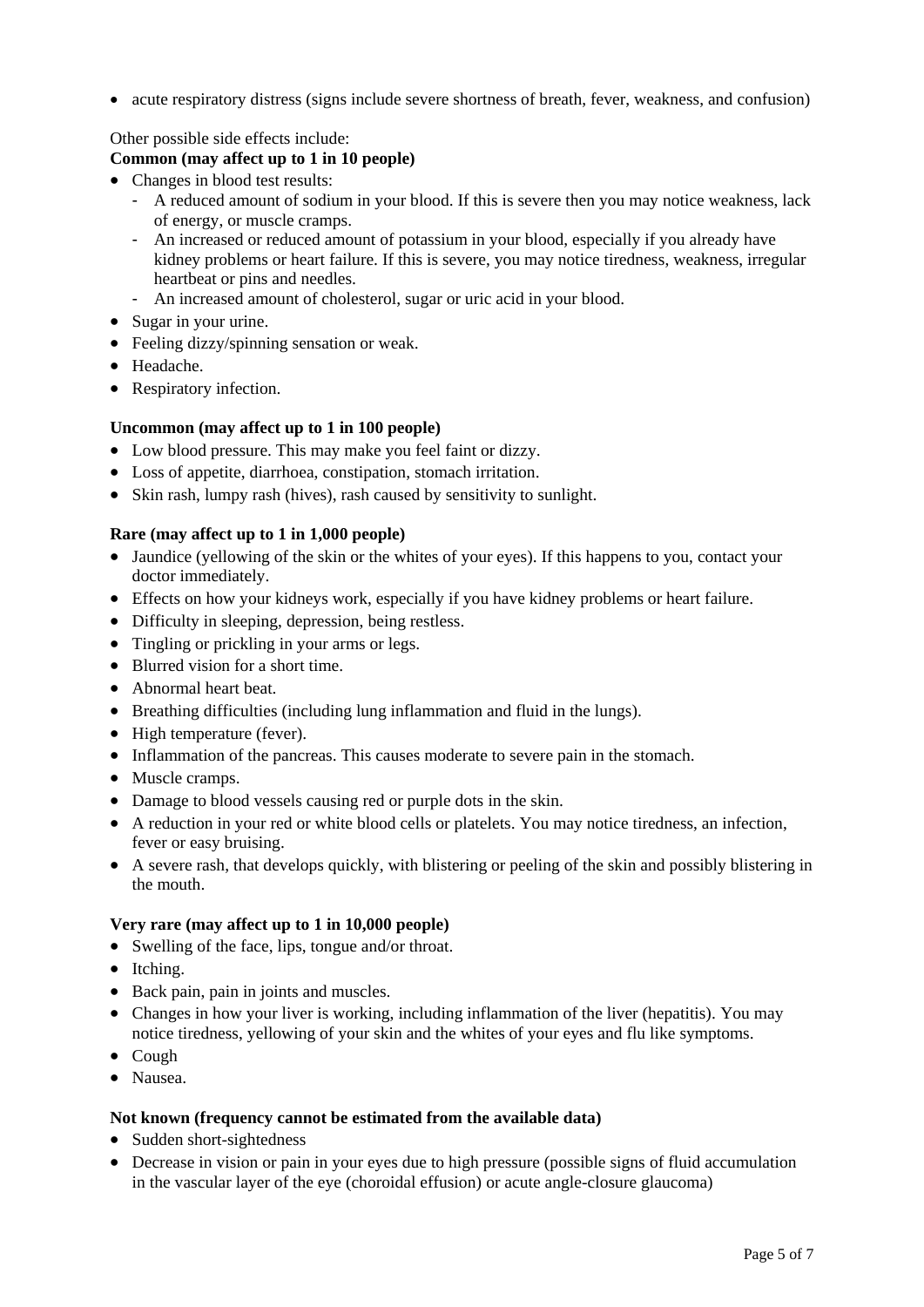- Systemic and cutaneous lupus erythematosus (allergic condition which causes fever, joint pain, skin rashes which may include redness, blistering, peeling and lumps)
- Diarrhoea
- Skin and lip cancer (non-melanoma skin cancer)

## **Reporting of side effects**

If you get any side effects, talk to your doctor, pharmacist or nurse. This includes any possible side effects not listed in this leaflet. You can also report side effects directly via: HPRA Pharmacovigilance

Website: [www.hpra.ie](http://www.hpra.ie/)

By reporting side effects you can help provide more information on the safety of this medicine.

#### **5. How to store Candist Plus**

- Keep this medicine out of the sight and reach of children.
- Do not store above 25 °C.
- Do not use Candist Plus after the expiry date which is stated on the carton or blister pack. The expiry date refers to the last day of that month.

Do not throw away any medicines via wastewater or household waste. Ask your pharmacist how to throw away medicines you no longer use. These measures will help protect the environment.

# **6. Contents of the pack and other information**

#### **What Candist Plus contains**

The active substances are candesartan cilexetil and hydrochlorothiazide. Each tablet contains 16 mg of Candesartan cilexetil and 12.5 mg of Hydrochlorothiazide.

The other ingredients are Lactose monohydrate, Maize starch, Hydroxypropyl cellulose, Croscarmellose sodium, Magnesium stearate and Triethyl citrate.

#### **What Candist Plus looks like and contents of the pack**

Candist Plus are white biconvex tablets with a score line on one side and embossing CH16 on the same side. The score line is only to facilitate breaking for ease of swallowing and not to divide into equal doses.

Pack sizes:

7, 7x1 (single dose unit), 10, 10x1 (single dose unit), 14, 14x1 (single dose unit), 28, 28x1 (single dose unit), 30, 30x1 (single dose unit), 50, 50x1 (single dose unit), 56, 56x1 (single dose unit), 90, 90x1 (single dose unit), 98, 98 $x1$  (single dose unit), 100, 100 $x1$  (single dose unit), 112, 112 $x1$  (single dose unit), 126, 126x1 (single dose unit), 140, 140x1 (single dose unit), 154, 154x1 (single dose unit), 168, 168x1 (single dose unit), 182, 182x1 (single dose unit), 196, 196x1 (single dose unit) tablets

Not all pack sizes may be marketed

#### **Marketing Authorisation Holder and Manufacturer**

Marketing Authorisation Holder:

Clonmel Healthcare Ltd, Waterford Road, Clonmel, Co. Tipperary, Ireland

Manufacturer:

Siegfried Malta Ltd, HHF070 Hal Far Industrial Estate, Hal Far BBG3000, Malta STADA Arzneimittel AG, Stadastrasse 2-18, 61118 Bad Vilbel, Germany Centrafarm Services B.V., Nieuwe Donk 9, 4879 AC Etten Leur, The Netherlands LAMP SAN PROSPERO S.p.A., Via della Pace, 25/A, 41030 San Prospero, Modena, Italy Clonmel Healthcare Ltd, Waterford Road, Clonmel, Co. Tipperary, Ireland

# **This medicinal product is authorised in the Member States of the EEA under the following names:**